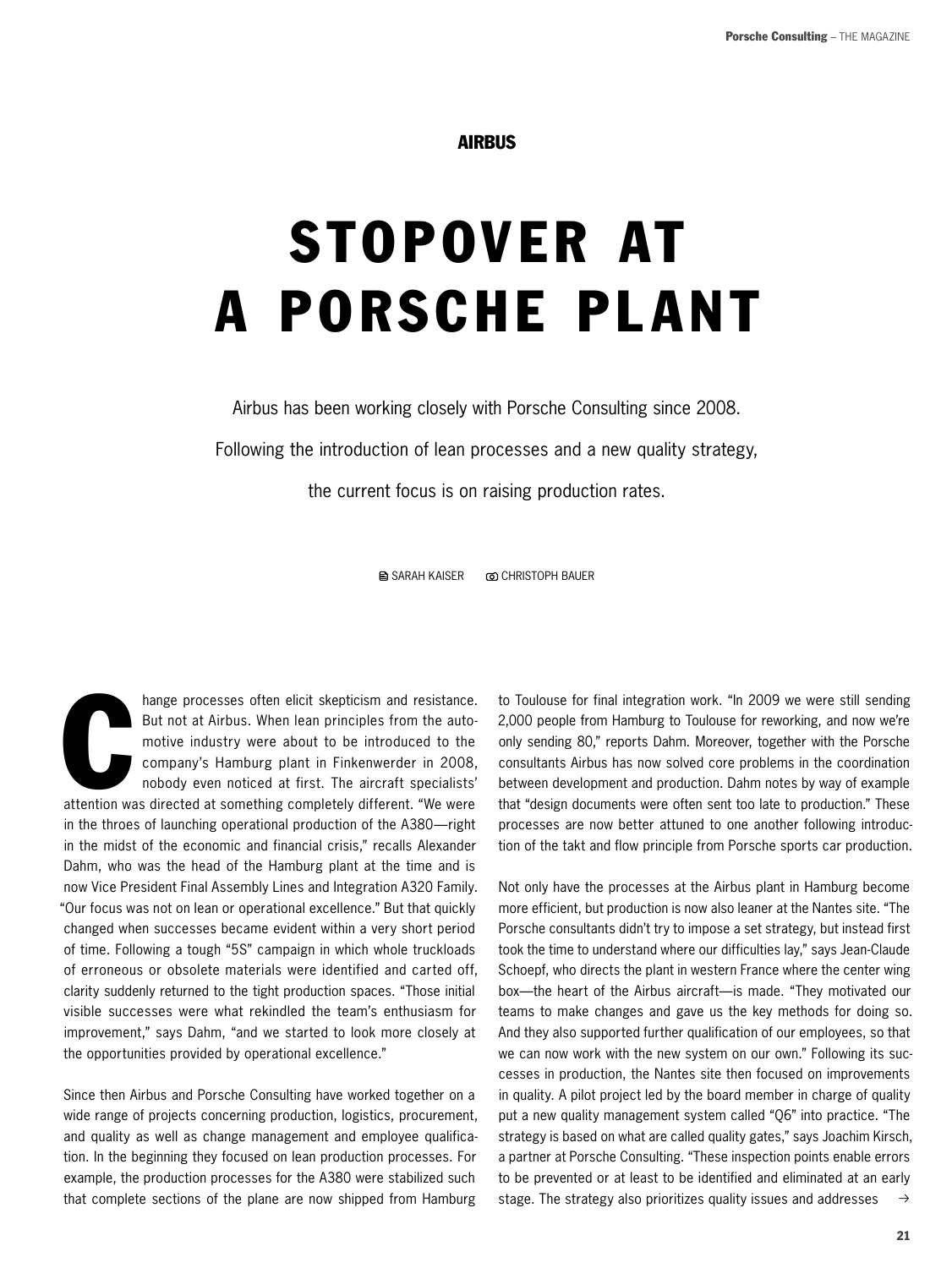

## "IN ESSENCE, IT'S always a matter of examInIng a problem **AND BREAKING IT** DOWN INTO PIECES YOU CAN DEAL WITH."

them in structured form." Important roles are also played by indices, standards, employee qualification, and managing the quality processes on the "shop floor" (see adjacent diagram). Thanks to the new strategy, quality costs at the Nantes site were reduced by 15 percent a year. It was then rolled out at 26 additional plants in Europe, where costs decreased by an average of 32 percent a year. This quality method also works on a trans-sector basis, such as in airline catering at Lufthansa Sky Chefs (see "high-Flying Cuisine for high Flyers" on page 62).

Porsche consultants are currently still helping Airbus to increase production rates for the A320 family from 38 to 42 planes a month. "We used an audit-type approach to analyze all the processes in detail, and compared them to benchmark values to generate transparency about the feasibility of increasing the rates," says Patrick härter, Principal at Porsche Consulting. For instance, the consultants identified the systems installation unit in hangar 8 at the hamburg plant as having a counterproductive bottle-neck effect. here, sections of the rear fuselage are delivered from three production lines and equipped with electronic systems and cables at ten work stations. These parts are then sent to six production lines in Hamburg, Toulouse, and Tianjin for further processing. With seventeen shifts a week, capacity was pushing the limit—but the parts still piled up in the hangar. "To deal with these bottlenecks we restructured the content of the jobs and added an eleventh work station," explains härter. "And we also reduced the takt from seven to six and a half hours."

A helpful step in putting all of these changes into practice consisted of an unusual company excursion, namely, a visit by 150 Airbus

managers to Porsche's state-of-the-art plant in Leipzig, considered a model of efficiency worldwide. Practical first-hand lessons were to be had right at the production lines where the Cayenne and Panamera models are produced and where the new Macan will join them as of late 2013. "To really grasp that things can run differently than they do right now, we need the chance to actually see and feel it," says Dahm. "Following this visit, we all realized that we still have a long way to go and that we can adapt and use a lot of what is done in the automotive industry." Absolute transparency is an important principle in Porsche's work—and is also valuable for Airbus. "In essence, it's always a matter of examining a problem and breaking it down into pieces you can deal with," observes Dahm. "In particular, what we learned from Porsche was to work together in teams with as many different specialties as possible."

Industry expert Kirsch is convinced that aviation can learn much more from the automotive sector. "Performance levels in the entire industry could be raised significantly if manufacturers and operators worked more closely together," he says. "Our vision of a "new chain" is based on the idea that trans-company value streams can be optimized by having all the relevant players on the market work together. Major prerequisites here include shared aims, integrated processes, and openness and trust among the partners." This benefits everyone involved. For the manufacturers, new technologies become profitable sooner. Maintenance companies improve the processes in their service networks. And the airlines increase their productivity as well—despite their dynamic environment. "What all of this leads to," says Kirsch, "is an increase in the efficiency of the overall system."  $\leftarrow$